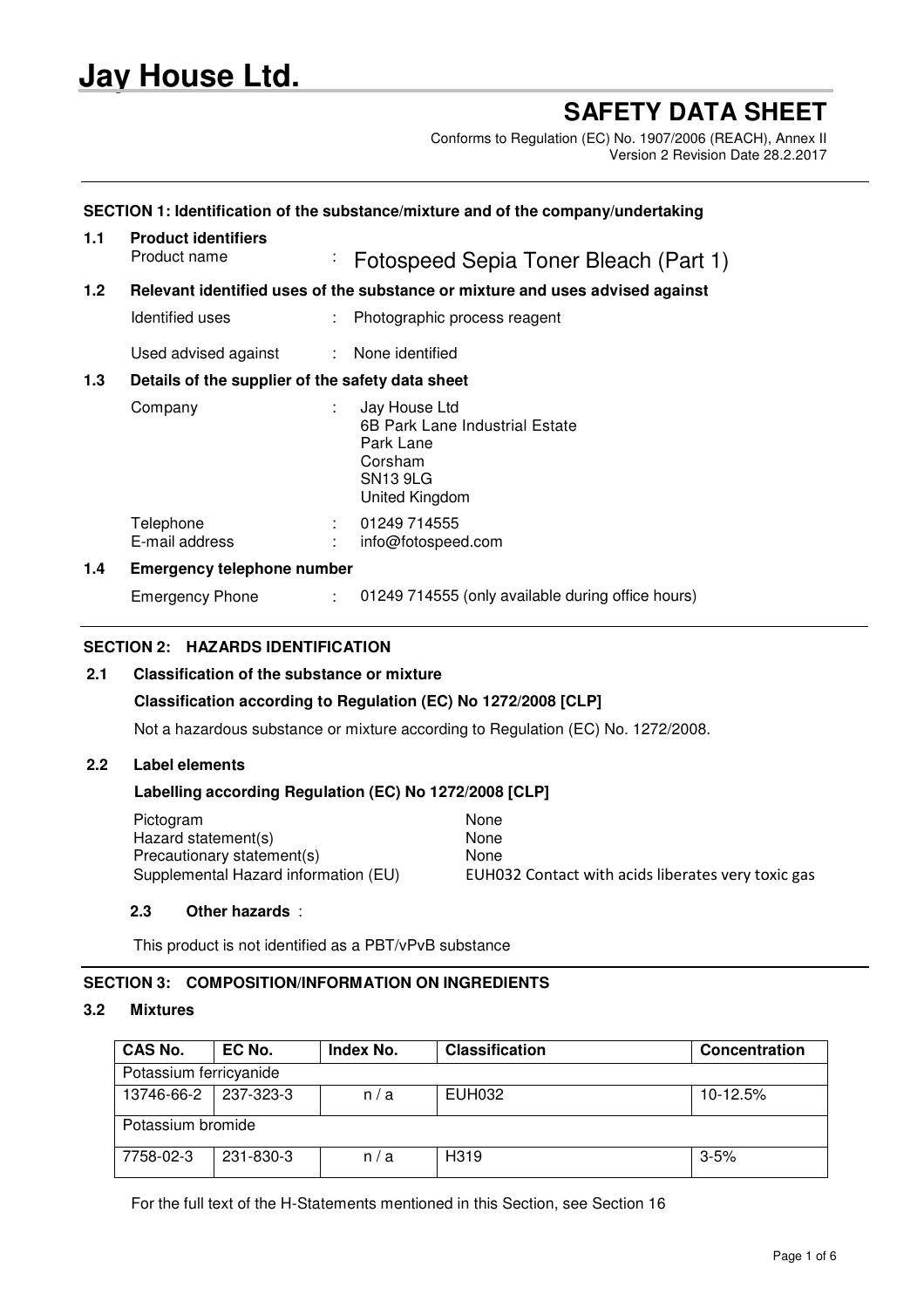## **SECTION 4: FIRST AID MEASURES**

#### **4.1 Description of first aid measures**

#### **If inhaled**

Unlikely to occur during intended use. If vapour or mists are breathed in, move person into fresh air. If not breathing, give artificial respiration.

#### **In case of skin contact**

Wash off with soap and water. If irritation persists, seek further medical attention.

#### **In case of eye contact**

Rinse thoroughly with plenty of water for at least 15 minutes. Take care not to wash the chemical from one eye to the other. If irritation persists, seek further medical attention.

#### **If swallowed**

Never give anything by mouth to an unconscious person. If person is conscious, rinse mouth with water and give plenty of water to drink. Seek further medical attention if feeling unwell.

#### **4.2 Most important symptoms and effects, both acute and delayed** When properly handled, the product is not dangerous for human health.

#### **4.3 Indication of any immediate medical attention and special treatment needed** No data available

## **SECTION 5: FIREFIGHTING MEASURES**

#### **5.1 Extinguishing media**

#### **Suitable extinguishing media**

This product is not combustible. Use media such as alcohol/aqueous foam, dry chemical, or carbon dioxide or water spray/fog which is suitable and appropriate for any surrounding fire.

## **Unsuitable extinguishing media**

None.

#### **5.2 Special hazards arising from the substance or mixture**

Highly dependent on combustion conditions. May produce decomposition fumes and combustion products if involved in a fire.

#### **5.3 Advice for firefighters**

Do not breathe decomposition products and fumes. Use approved self-contained breathing apparatus. Wear fire retardant clothing. Use water spray to cool containers. Use water fog to disperse vapours and leaks that have not ignited. Prevent runoff from fire control from entering waterways. Large fires should only be dealt with by trained personnel.

#### **SECTION 6: ACCIDENTAL RELEASE MEASURES**

#### **6.1 Personal precautions, protective equipment and emergency procedures**

Use suitable personal protective equipment (refer to Section 8 for details). Avoid breathing vapours or mists. Ensure adequate ventilation.

#### **6.2 Environmental precautions** Prevent further leakage or spillage if safe to do so. Do not let product enter drains or watercourses.

#### **6.3 Methods and materials for containment and cleaning up** Absorb in inert material such as sand or non-combustible granules. Scoop up and place in a plastic container and dispose of in a manner consistent with applicable regulations.

## **6.4 Reference to other sections**

For disposal see section 13.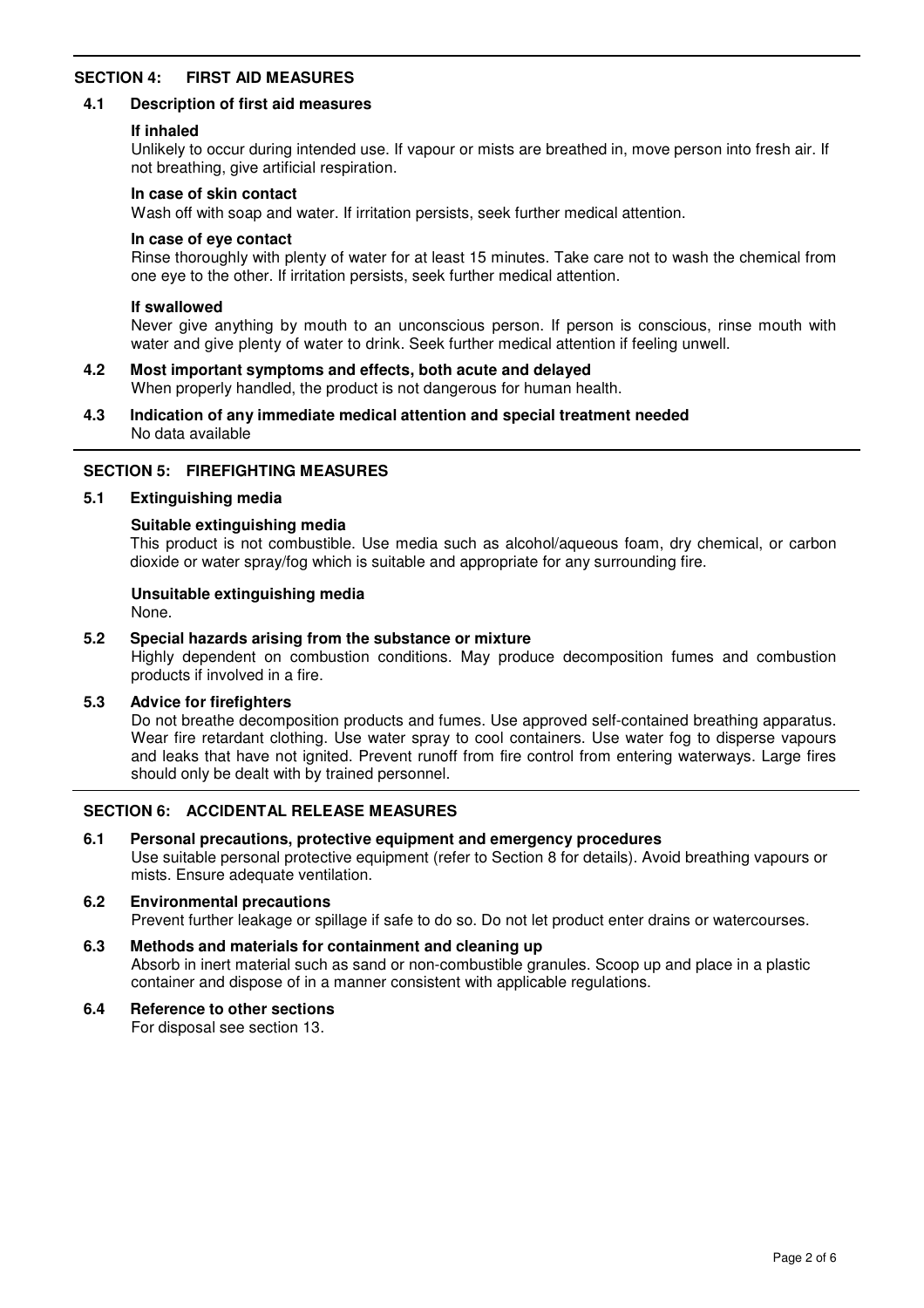## **SECTION 7: HANDLING AND STORAGE**

## **7.1 Precautions for safe handling**

Avoid contact with skin and eyes. Avoid inhalation of vapour or mist.

#### **7.2 Conditions for safe storage, including any incompatibilities**

Store in cool place. Keep container tightly closed in a dry and well-ventilated place. Containers which are opened must be carefully resealed and kept upright to prevent leakage. Do not store near acids.

#### **7.3 Specific end use(s)**

No data available

## **SECTION 8: EXPOSURE CONTROLS/PERSONAL PROTECTION**

#### **8.1 Control parameters**

#### **Components with occupational exposure limits**

| <b>Component</b>                            | CAS No.    | Reference<br>period | <b>Exposure Limit</b> | <b>Basis</b>  |
|---------------------------------------------|------------|---------------------|-----------------------|---------------|
| Potassium ferricyanide<br>(Cyanides, as Cn) | 13746-66-2 | 8hr TWA             | 5 mg/m <sup>3</sup>   | EH40 WEL (Sk) |

#### **8.2 Exposure controls**

#### **Appropriate engineering controls**

Use in well ventilated areas. Use mechanical ventilation in poorly ventilated areas.

#### **Personal protective equipment**

#### **Eye/face Protection**

Use equipment for eye protection tested and approved under appropriate standards such as EN 166.

#### **Skin Protection**

Handle with gloves. Gloves must be inspected prior to use. Use proper glove removal technique (without touching glove's outer surface) to avoid skin contact with this product. Dispose of contaminated gloves after use in accordance with good practices. Wash and dry hands. The selected protective gloves have to satisfy the specifications of EU Directive 89/686/EEC and the standard EN 374 derived from it. Recommended glove types include Nitrile, Polythene, and PVC gloves.

#### **Body Protection**

Wear suitable overalls or apron and change if contaminated.

#### **Respiratory Protection**

Where risk assessment in accordance with the hierarchy of controls established within the Chemical Agents Directive shows a requirement for respirators as a means of control, use a particulate filter type P.

#### **Environmental exposure controls**

Prevent further leakage or spillage if safe to do so. Do not let product enter drains.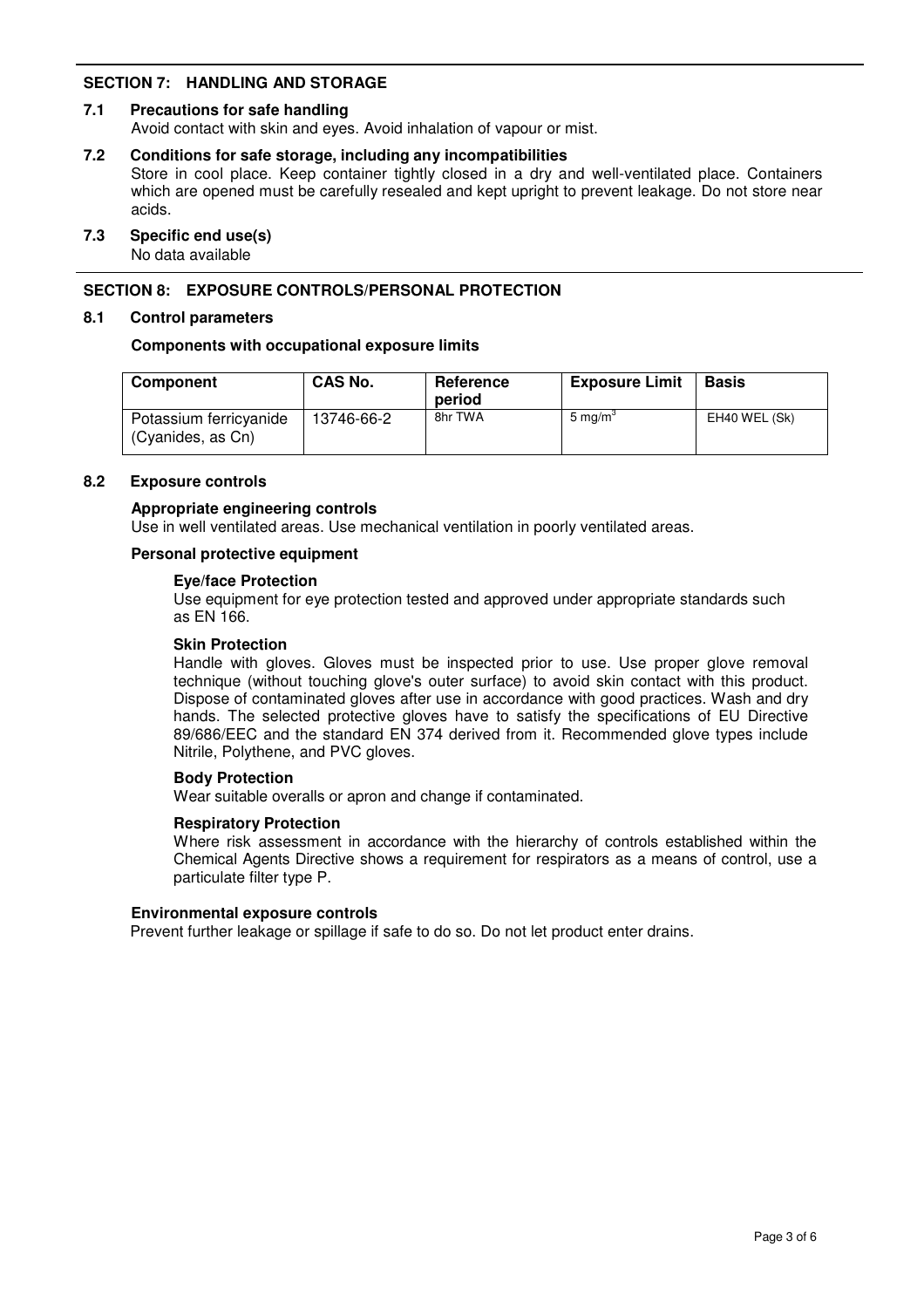## **SECTION 9: PHYSICAL AND CHEMICAL PROPERTIES**

#### **9.1 Information on basic physical and chemical properties**

| a)      | Appearance                                   | Form: liquid            |
|---------|----------------------------------------------|-------------------------|
| b)      | Odour                                        | None                    |
| c)      | <b>Odour Threshold</b>                       | no data available       |
| d)      | рH                                           | no data available       |
| e)      | Melting point/freezing point                 | no data available       |
| f)      | Initial boiling point                        | no data available       |
| g)      | Flash point                                  | no data available       |
| h)      | Evaporation rate                             | no data available       |
| i)      | Flammability (liquid)                        | Non Flammable           |
| j)      | Upper/lower flammability or explosive limits | no data available       |
| k)      | Vapour pressure                              | no data available       |
| $\vert$ | Vapour density                               | no data available       |
| m)      | Relative density                             | no data available       |
| n)      | Water solubility                             | Fully miscible in water |
| $\circ$ | Partition coefficient (n- octanol/water)     | no data available       |
| p)      | Auto-ignition temperature                    | no data available       |
| q)      | Decomposition temperature                    | no data available       |
| r)      | Viscosity                                    | no data available       |
| s)      | Explosive properties                         | None                    |
| t)      | Oxidizing properties                         | None                    |
|         |                                              |                         |

#### **9.2 Other safety information**

No data available

## **SECTION 10: STABILITY AND REACTIVITY**

- **10.1 Reactivity** No data available on mixture.
- **10.2 Chemical stability** Expected to be stable at normal temperatures and under recommended storage conditions.
- **10.3 Possibility of hazardous reactions** No data available.
- **10.4 Conditions to avoid** Avoid contact with acids. High temperature (>50°C), sources of ignition & direct sunlight.
- **10.5 Incompatible materials** Acids, organic materials, powdered metals and hydrazine.
- **10.6 Hazardous decomposition products** No hazardous decomposition products when stored and handled correctly.

## **SECTION 11: TOXICOLOGICAL INFORMATION**

#### **11.1 Information on toxicological effects**

#### **Acute toxicity**

 $LD_{50}$  (oral)/LD<sub>50</sub> (dermal)/LC<sub>50</sub> (inhalation): No acute lethal effects.

#### **Skin corrosion/irritation**

No data available on mixture. Not expected to cause any acute skin corrosion or irritation.

#### **Serious eye damage/eye irritation**

No data available on mixture. Not expected to cause any acute eye damage or primary irritation; mild reversible eye irritation may be possible following exposure.

#### **Respiratory or skin sensitisation**

No known sensitisation potential.

#### **Germ cell mutagenicity**

No known mutagenic potential.

#### **Carcinogenicity**

IARC: No component of this product present at levels greater than or equal to 0.1% is identified as probable, possible or confirmed human carcinogen by IARC.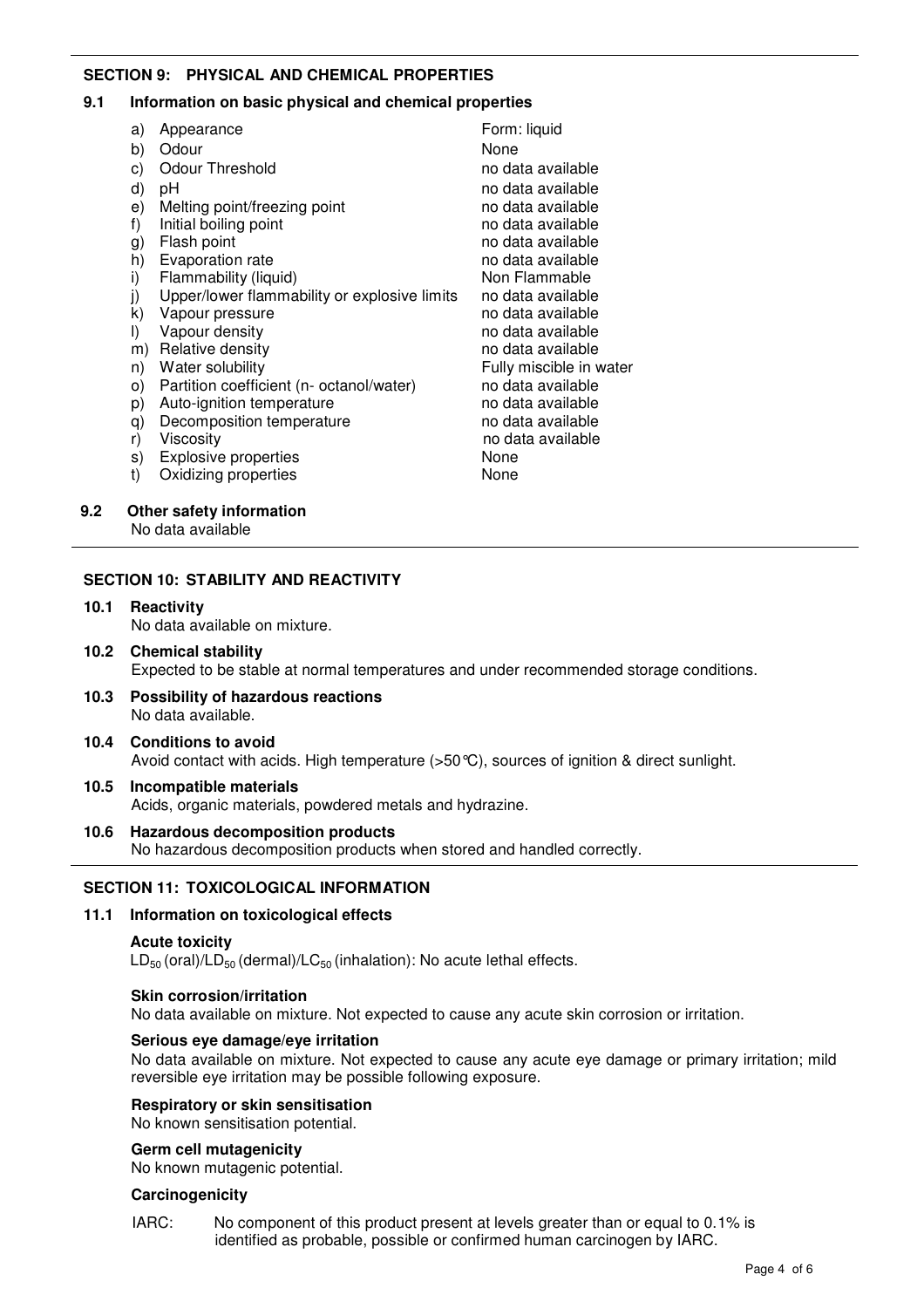## **SECTION 11: TOXICOLOGICAL INFORMATION (Continued)**

#### **Reproductive toxicity**

No known toxic to reproduction potential.

#### **Specific target organ toxicity - single exposure**

No data available on mixture. Inhalation of significant vapours or mists may cause transient respiratory irritation.

#### **Specific target organ toxicity - repeated exposure**

No data available.

#### **Aspiration hazard**

No data available on mixture. Not expected to pose an aspiration hazard.

## **Potential health effects**

| <b>Inhalation</b> | Excessive inhalation of vapours, aerosols or mists may cause transient<br>respiratory tract irritation. |
|-------------------|---------------------------------------------------------------------------------------------------------|
| Ingestion         | May be harmful if ingested in significant quantities.                                                   |
| <b>Skin</b>       | May cause mild skin irritation                                                                          |
| Eyes              | May cause mild eye irritation.                                                                          |

## **Signs and Symptoms of Exposure**

Material may cause irritation to the respiratory tract, eyes and skin. Symptoms may include inflammation of the mucous membranes and upper respiratory tract, coughing, wheezing, shortness of breath. To the best of our knowledge, the chemical, physical, and toxicological properties of this mixture have not been thoroughly investigated.

## **Additional Information**

Not available.

#### **SECTION 12: ECOLOGICAL INFORMATION**

- **12.1 Toxicity** No expected to be harmful to aquatic life.
- **12.2 Persistence and degradability** No data available.
- **12.3 Bioaccumulative potential** No data available. Not expected to bioaccumulate.
- **12.4 Mobility in soil** No data available.
- **12.5 Results of PBT and vPvB assessment** No data available. Will not meet PBT or vPvB criteria.
- **12.6 Other adverse effects** No data available.

## **SECTION 13: DISPOSAL CONSIDERATIONS**

## **13.1 Waste treatment methods**

#### **Product**

Material is classified as hazardous waste under the Hazardous Waste Regulations 2005 (as amended). Contact a licensed professional waste disposal service to dispose of this material.

## **Contaminated packaging**

Dispose of as unused product.

#### **SECTION 14: TRANSPORT INFORMATION**

## **14.1 UN number**

| ADR/RID: - not applicable | IMDG: - not applicable |
|---------------------------|------------------------|
|                           |                        |

## **14.2 UN proper shipping name**

| ADR/RID: | Not dangerous goods |
|----------|---------------------|
| IMDG:    | Not dangerous goods |
| IATA:    | Not dangerous goods |